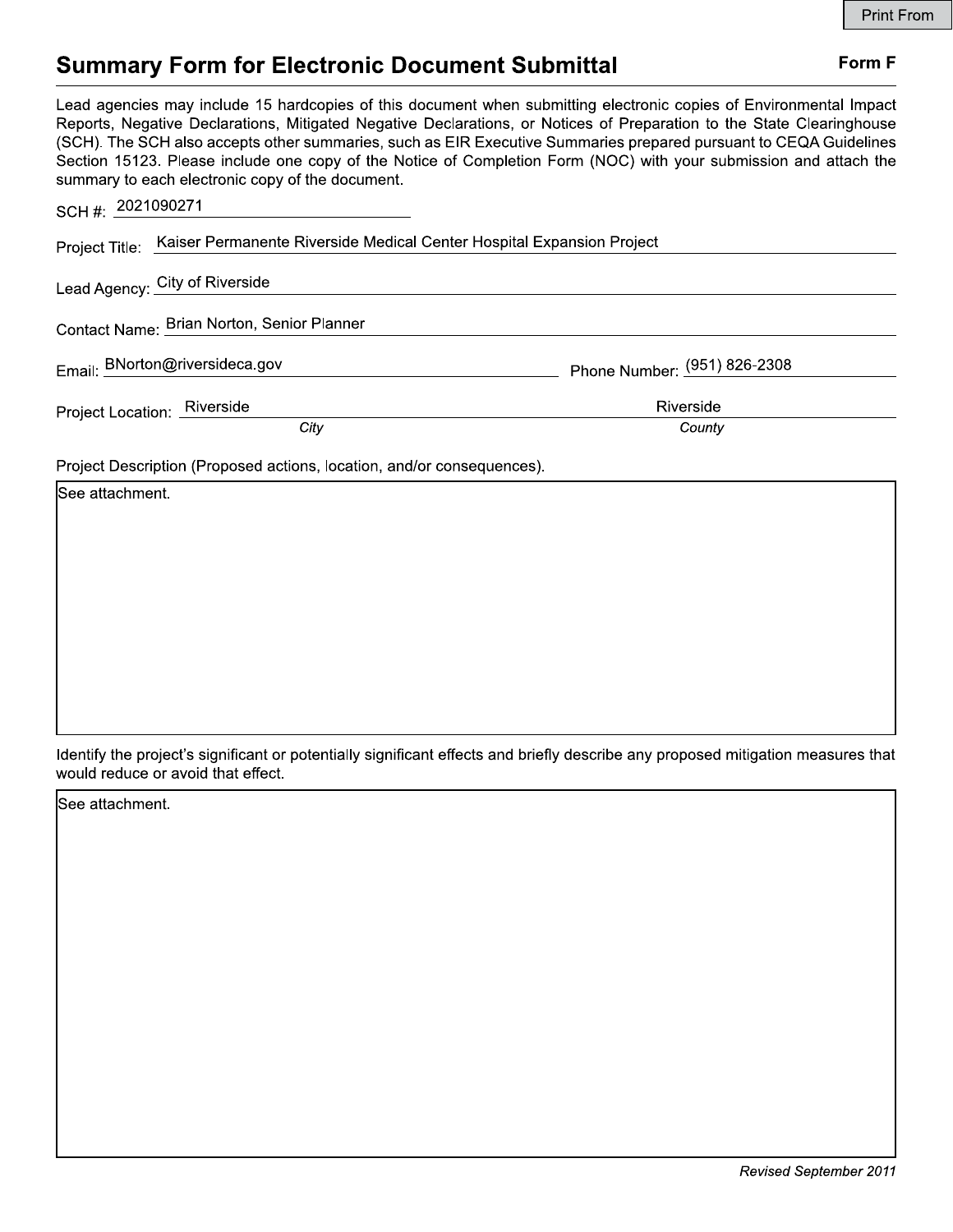If applicable, describe any of the project's areas of controversy known to the Lead Agency, including issues raised by agencies and the public.

Not identified.

Provide a list of the responsible or trustee agencies for the project.

Not applicable.